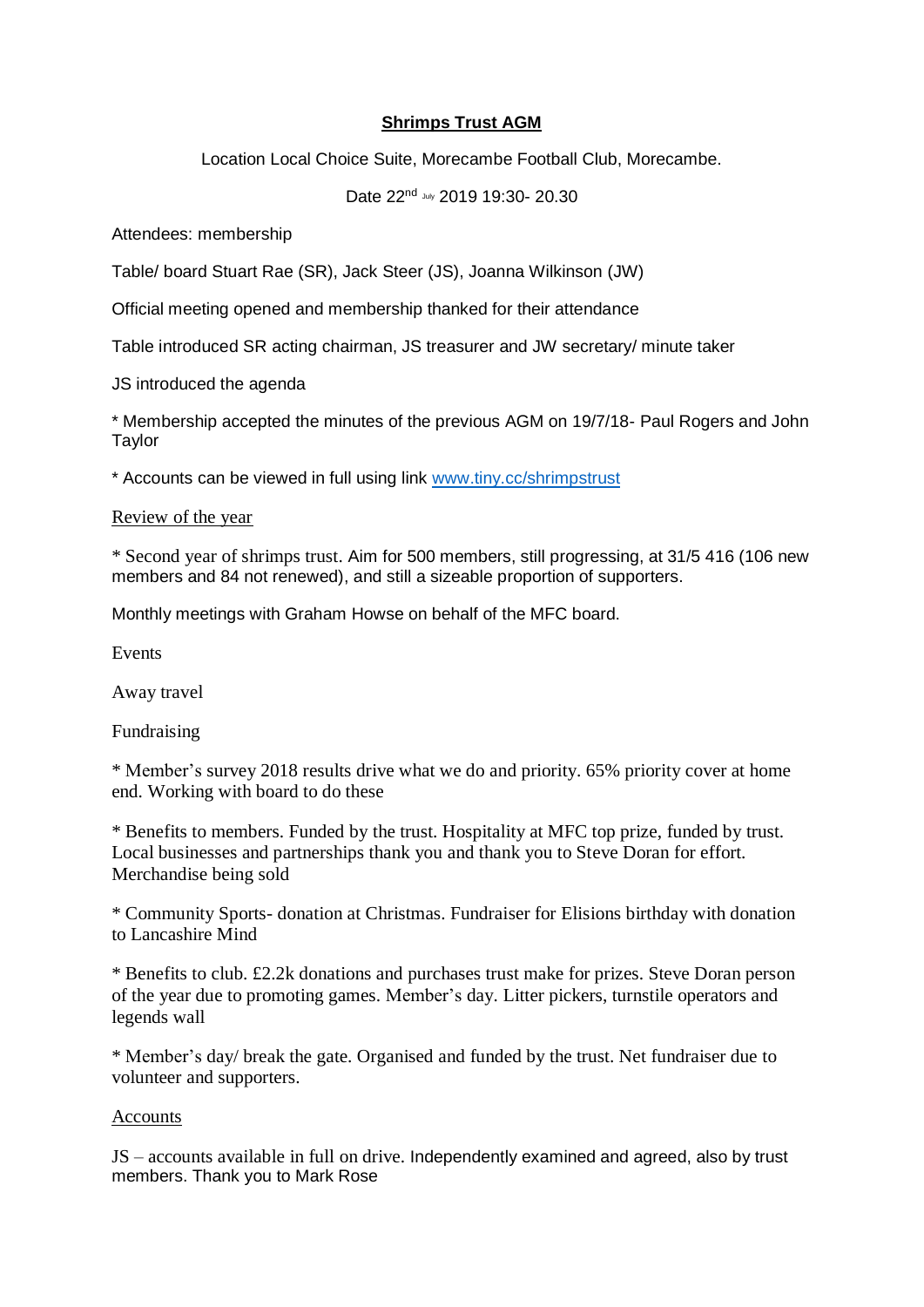Income £13436, up on last year and costs also increased. £4769 surplus allocated to projects. £4000 Membership income (first £1 is shareholding in trust). £4000 away travel, £2200 Calendars and merchandise £770 income/ donations, £851 member's day, £784 fans tournament.

Expenditure £8667,£2700 coach travel, £1000 donations to MFC and Community sports, £830 membership packs, £562 prize draw,£967 merchandise £262 legends wall, £1100 events

£100 shares in MFC to allow to attend MFC AGM as shareholders. 2 coaches to Oldham including sponsored coach by Qualify driving proceeds used for flag, plus £500 anonymous donation to fund. Raise the roof Halifax travel surplus plus proceeds from merchandise, Sardines donation £180 and surplus £1381- total fund stands at £2984

Certain allowance deferred to next seasons due to lifetime memberships

Note trustee remuneration. No trustee paid by trust. All members in own right with payment made

### **Other**

SR- board resignations of Jack steer, Jimmy Goulding, Steve Doran, pat Stoyles and Ian Lyon.

Thank you to Pat who been involved since fan club and Jimmy for work on memberships and prize draws.

Vote by members to accept Jack Steer- all agreed

Vote by members to accept Steve Doran- all agreed

Vote by members to accept Ian Lyon- all agreed

Vote by members to accept Rob Wilkinson- all agreed

All accepted to board

#### Volunteering

JS- Decreasing number of trustees, no expertise is required just passion for the club. Election can be daunting so please come and speak to one of trustees and can be option to be co-opted.

#### **Motions**

JS- Approval of accounts- all agreed

- JS- Disapply audit for current year (none against)
- JS- Reappointment of independent examiner (none against)

SR – Amendments to side policies and motions requested.

1. Due to closure of Morecambe College, although not officially part of MFC, Ladies and girls football team had to see k new premises to play and train with no equipment.